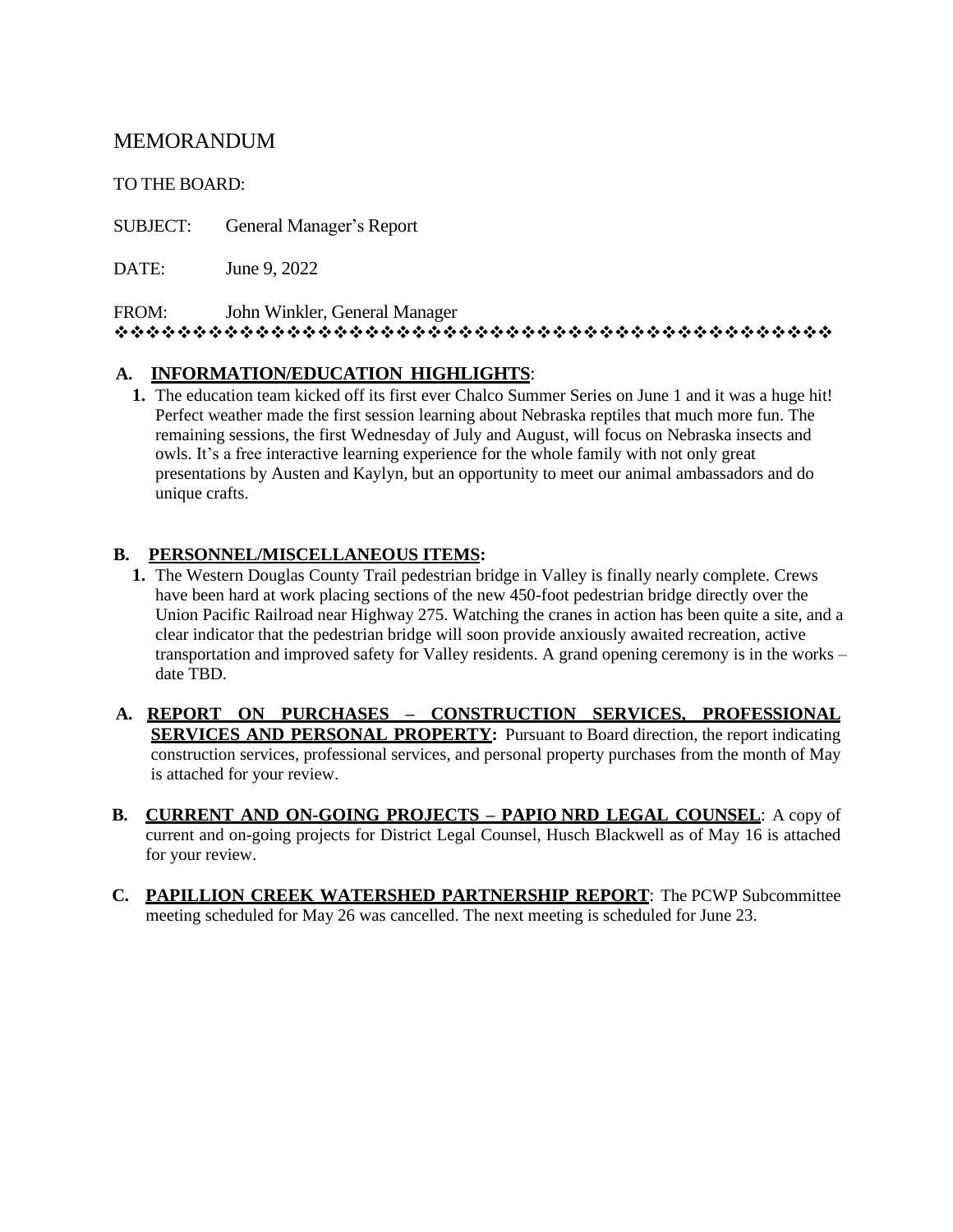





**JUNE 2022** 



FREE INTERACTIVE SESSIONS ON REPTILES, INSECTS AND OWLS

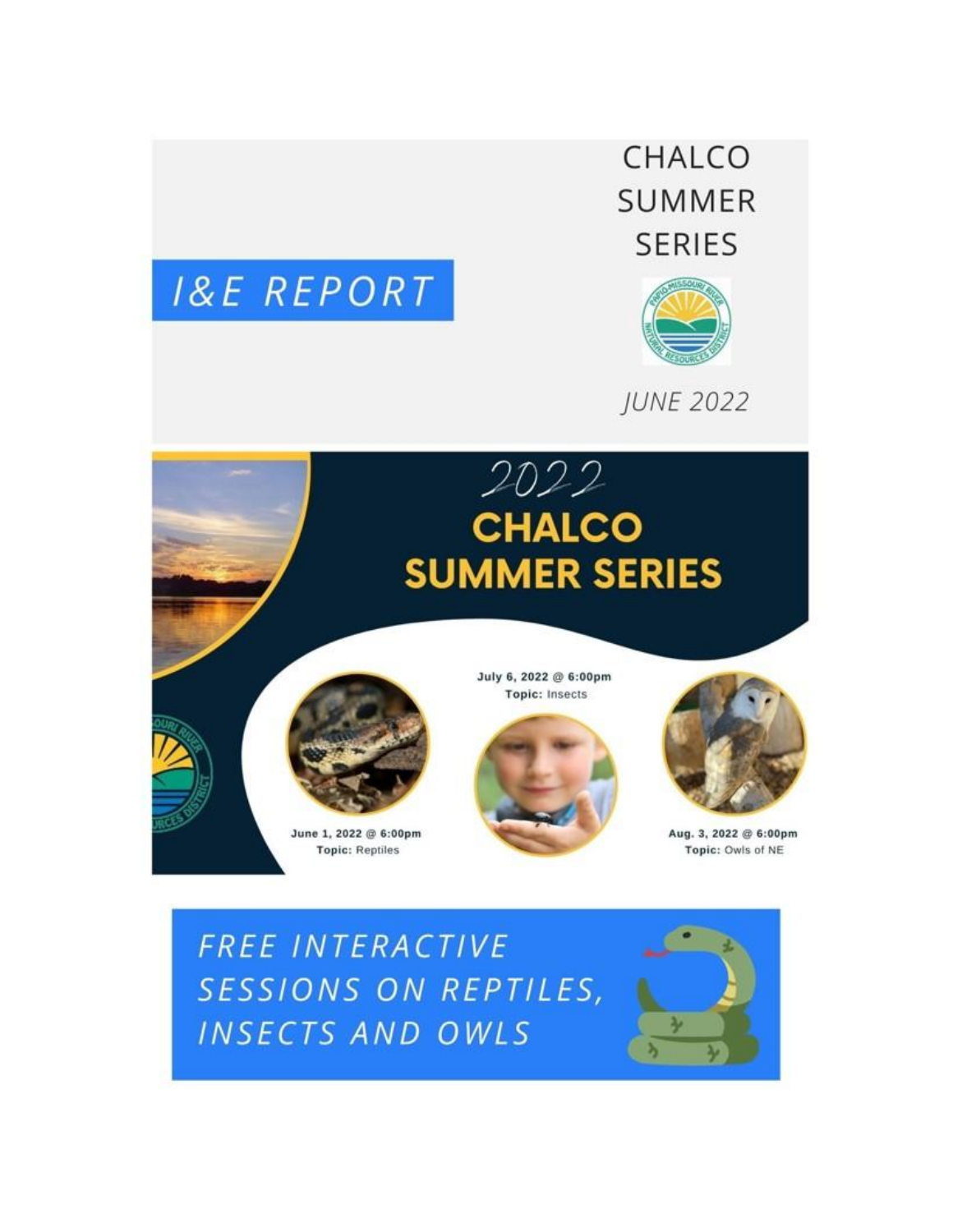# Report on Purchases<br>Construction Services, Professional Services, Personal Property

#### May 2022

| Date            | Project<br>Name              | Item / Task                    | Company                      | Cost        |
|-----------------|------------------------------|--------------------------------|------------------------------|-------------|
| $5/1 - 31/2022$ | Project Maintenance          | Rip Rap                        | Martin Marietta              | \$20,526.51 |
| 5/26/2022       | Western Douglas County Trail | Professional Services Contract | Ehrhart Griffin & Associates | \$8,872.50  |
|                 |                              |                                |                              |             |
|                 |                              |                                |                              |             |
|                 |                              |                                |                              |             |
|                 |                              |                                |                              |             |
|                 |                              |                                |                              |             |
|                 |                              |                                |                              |             |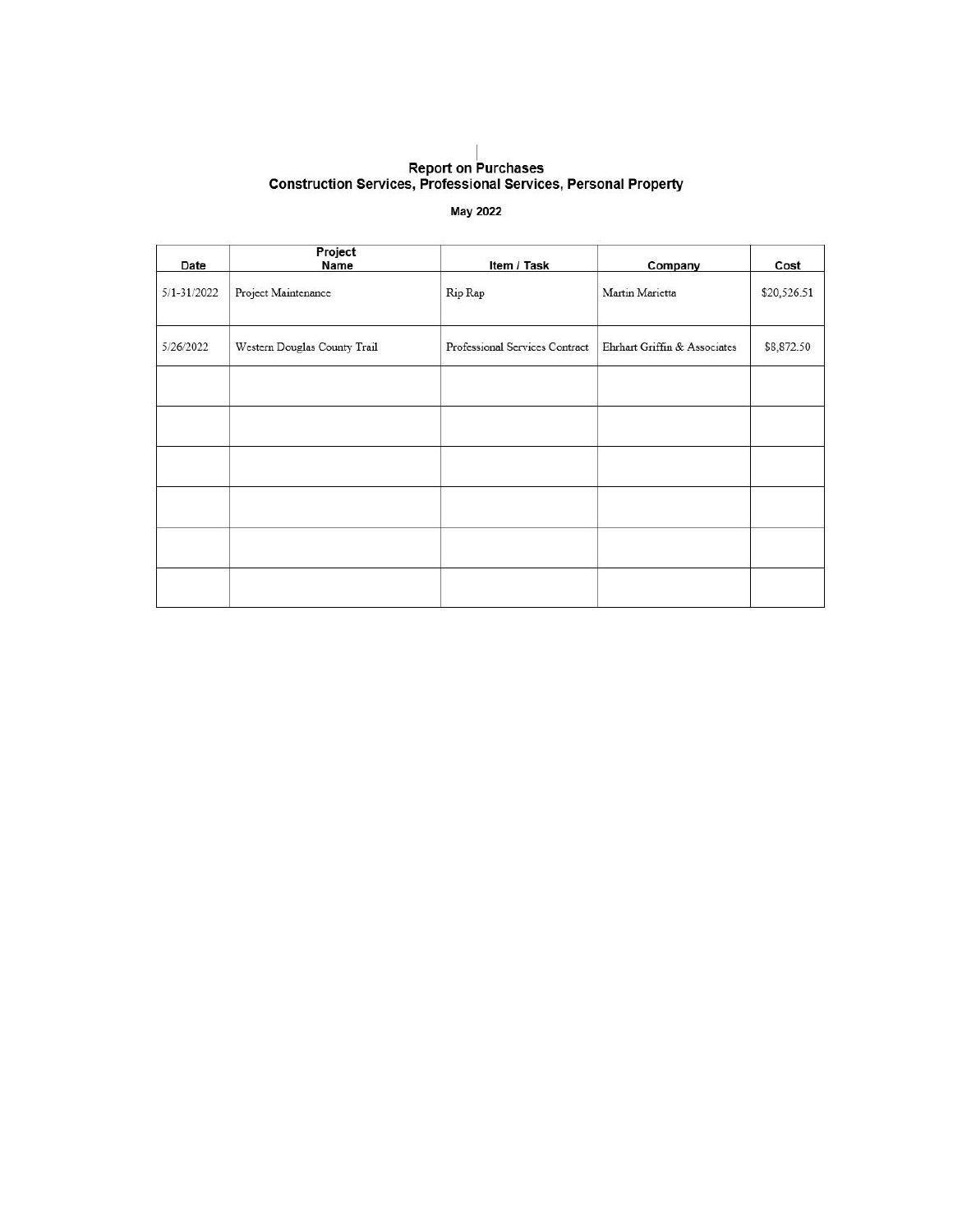

Updated: May 16, 2022

# **Current and On-Going Projects Legal Counsel**

 $A =$  Active Project  $B = Next$  Board Meeting  $N = New Assignment$ 

Little Papio: (Cleveland)

**Big Papio:** (Cleveland)

**West Branch:** (Cleveland/Grint)

## **Western Sarpy Dike, Union Dike and No Name Dike:** (Cleveland)

■ No Name Dike – Sokol Camp High Ground Easement (A)

## **Floodway Purchase Program:** (Laster/Grint)

**•** Purchase Agreements for Washington/Douglas/Sarpy Acquisition Projects (B)

## **Trail Projects:** (Williams)

# **Missouri River Corridor Project:** (Becic)

## **USDA PL 566 Projects, Silver Creek and Pigeon/Jones Watershed:** (Schumacher/Cleveland/Grint)

■ D-15B Termination of ROW (A)

## **Papio Watershed Dam Sites:** (Grint/Laster/Williams)

- DS7 Land Acquisition Purchase Agreements (B)
- $\blacksquare$  Public Hearing WP2 (N)